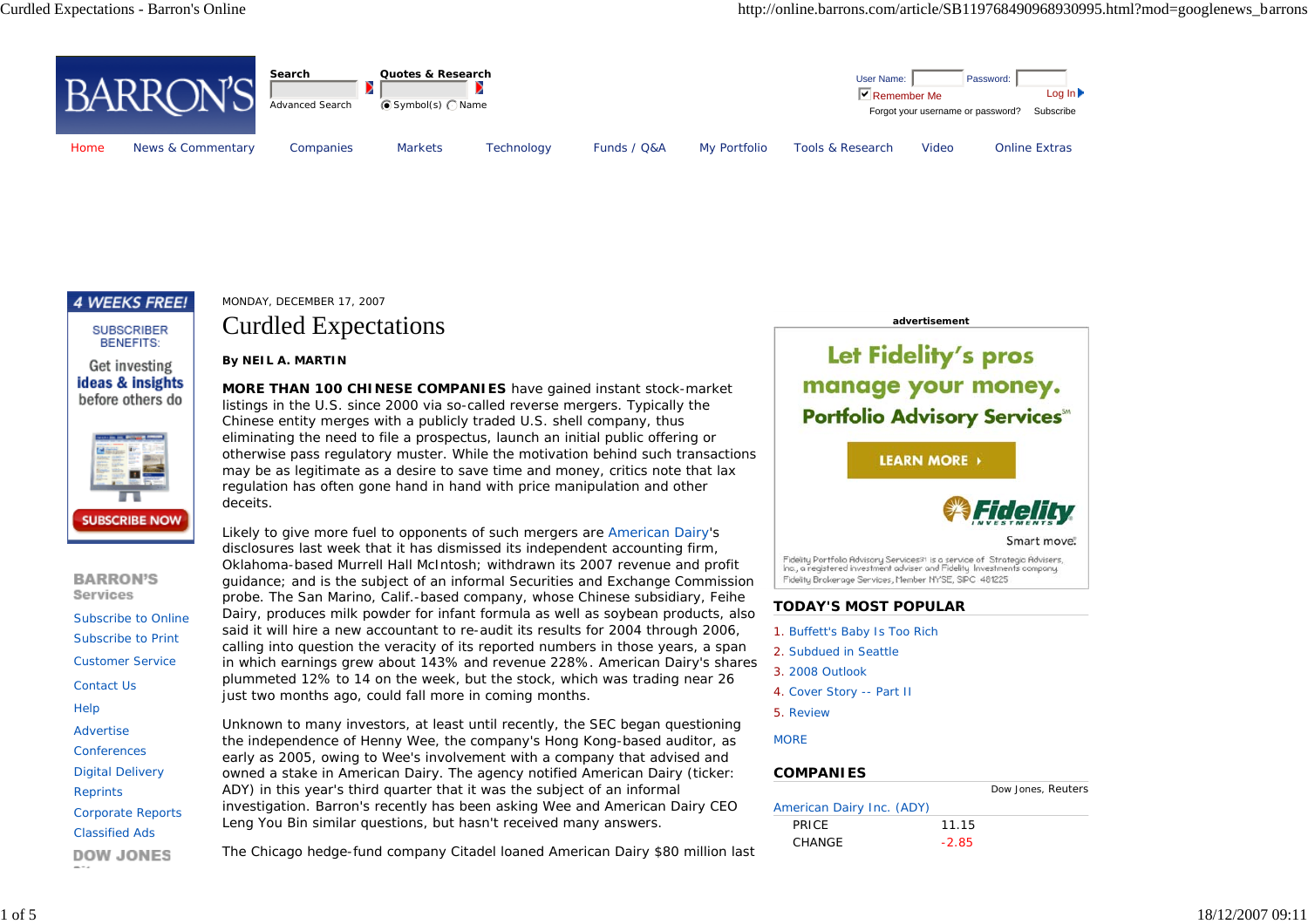4:00p.m.

#### MarketWatch.com

- The Wall Street
- Journal Online Small Business
- CareerJournal
- CollegeJournal
- OpinionJournal
- RealEstateJournal
- AllThingsD.com
- Chinese WSJ.com
- **MORE**

summer to pay off loans and finance a much-needed expansion, with the stipulation that Leng replace Murrell Hall by next May with a large, multinational accounting firm such as Ernst & Young. Questions about the independence of American Dairy's audits could complicate the company's quest for additional funds, which it will need to fend off deep-pocketed competitors such as **Nestle** (NESN.Switzerland) and Wyeth (WYE) as it seeks to expand to China's larger cities.

on the OTC bulletin board before



Stuart Goldenberg

American Dairy, a Chinese producer of powdered milk, has fired its accountant and may have to restate earning from 2004. It faces rising competition, as well.

| . | Wyeth (WYE)  |          |
|---|--------------|----------|
|   | <b>PRICE</b> | 47.73    |
| э | CHANGE       | $-0.83$  |
|   |              | 4:01p.m. |
|   |              |          |

|                                           | <b>UITHIA FIGUD</b> |
|-------------------------------------------|---------------------|
| <b>FOUNDED BY THE CHINESE</b>             | <b>PRICE</b>        |
| <b>GOVERNMENT</b> in 1962, American Dairy | CHANGE              |
| was privatized in 1997 under Leng. In     |                     |
| 2003 its U.S. arm merged with a Utah      |                     |
| shell, Lazarus Industries, and renamed    |                     |
| itself American Dairy. Its shares traded  |                     |

| China Precision Steel Inc. (CPSL) |          |
|-----------------------------------|----------|
| PRICE                             | 5.62     |
| CHANGE                            | $-0.24$  |
|                                   | 4:00p.m. |
|                                   |          |

moving to NYSE Arca, an electronic exchange; Leng, who controls 63% of the company, told *Barron's* he hopes the stock soon will be trading on the New York Stock Exchange.

In theory, at least, American Dairy's prospects should be bright. Based on Chinese astrology, 2007 is the Year of the Golden Pig, considered an especially fortuitous time for couples to have babies. Indeed, China's hospitals have been packed with expectant parents this year, and total births are likely to top 20 million before the lunar year ends Feb. 6, more than 25% above the country's average number of births per year. With a partial nod to the Pig year's impact, the company raised its '07 sales guidance last month to \$160 million, about 30% above '06 results, and said operating income would jump 50%, to \$30 million. Last week it with withdrew that forecast and said it is cooperating with the SEC.

**MURRELL HALL BECAME AMERICAN DAIRY'S** accountant after the reverse merger. With no offices in China, it turned to Wee, a Malaysian-born Chinese based in Hong Kong, to assist in auditing the company's financials. In public correspondence released last summer, the SEC noted that certain American Dairy filings listed Wee as both the company's auditor and a principal in Belmont Capital Group, which provided capital-raising and consulting services to American Dairy prior to its public listing in '03, and later bought 8% of its shares. The agency disclosed it had written letters to American Dairy in December '05 and January '06, questioning its auditor's independence.

In response, Wee told the SEC he owned 51% of Belmont until June '02, but sold his stake to Tracy Wan, a former employee of his auditing firm and former business partner in Belmont, and that he no longer was involved with the firm. Yet he continued to share office space with Wan. According Hong Kong real-estate records obtained by *Barron's*, Wee in fact owned 80% of Belmont in the early 2000s; from April '02 to January '06, the firm was controlled by two entities in the British Virgin Islands, the records show, before passing clearly to Wan's control.

Wee also told the SEC that he leased part of his office to Belmont after June '02, and in an e-mail response to *Barron's* admitted he and Wan each owned 25% of a third company, Questpro Holdings, the owner of the office. Wee and Wan worked together not only on American Dairy's reverse merger but that of China Precision Steel (CPSL), which Murrell Hall engaged Wee to audit before resigning as the company's auditor in October.

In a Dec. 6 e-mail responding to *Barron's* queries, Wee said his firm "ceased to provide any form of service" to American Dairy after the second quarter. He also confirmed that he doesn't read Chinese, noting his staff translates documents for him. The next day a Murrell